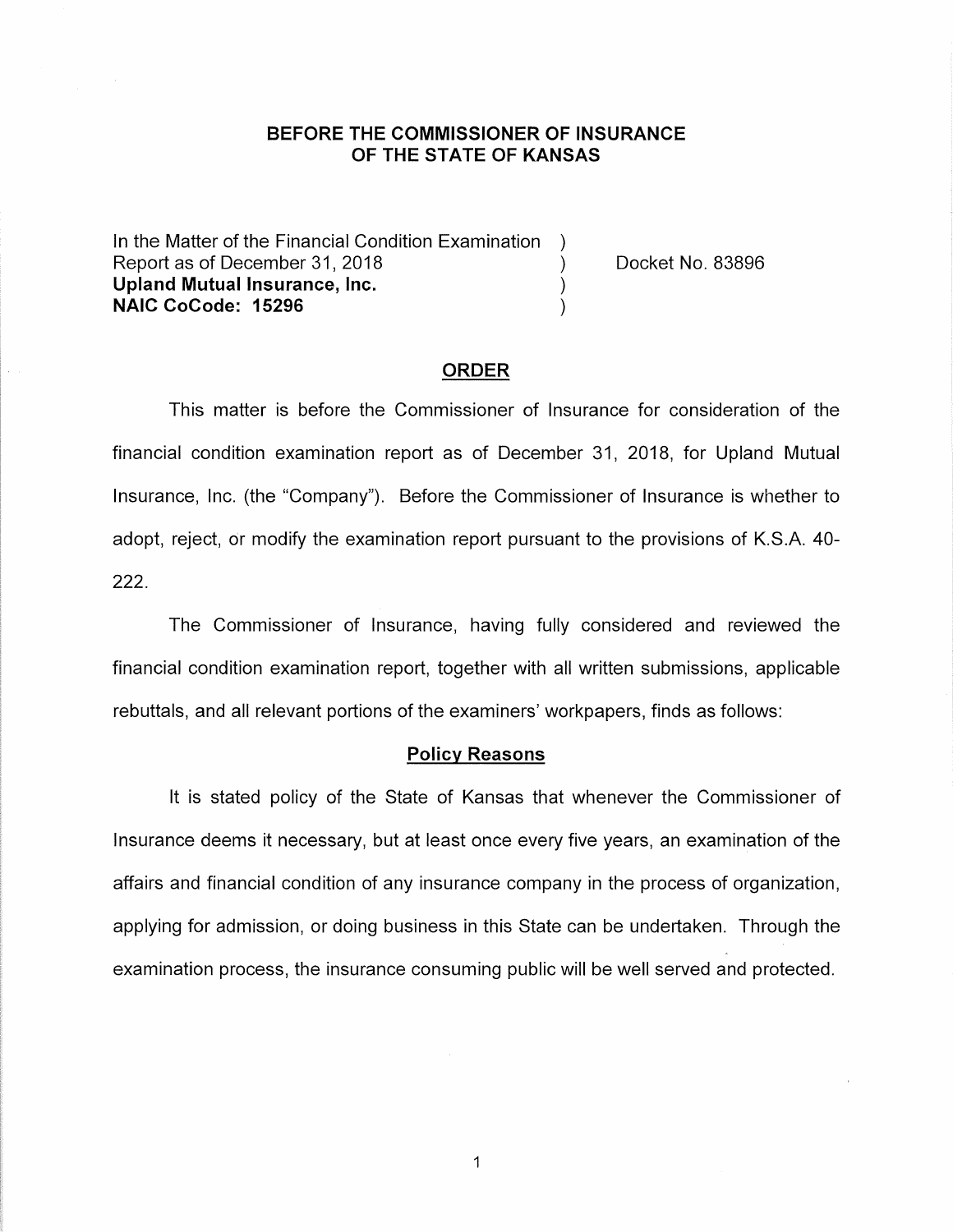#### **Findings of Fact**

1. The Commissioner has jurisdiction over this matter pursuant to K.S.A. 40- 222.

2. The Kansas Insurance Department undertook an examination of Upland Mutual Insurance, Inc. and completed that examination on May 7, 2020.

3. On May 11, 2020, the examiner-in-charge tendered and filed with the Kansas Insurance Department a verified written report of the examination within thirty (30) days following completion of the examination.

4. Following receipt of the verified report, the Kansas Insurance Department transmitted the report to Upland Mutual Insurance, Inc. on June 1, 2020, with a duly executed notice advising the Company of its opportunity to prepare and submit to the Kansas Insurance Department a written submission or rebuttal with respect to any and all matters contained in the report. The Department further advised Upland Mutual Insurance, Inc. that any written submission or rebuttal needed to be filed with the Kansas Insurance Department no later than fifteen (15) days after receipt of the verified report.

5. Upland Mutual Insurance, Inc. filed a written submission accepting the verified report with no objections on June 3, 2020.

6. Within thirty (30) days of the end of the time period allowed for written submission or rebuttal, the Commissioner of Insurance fully reviewed the report, together with all written submissions and rebuttals provided by Upland Mutual Insurance, Inc. The Commissioner of Insurance further reviewed all relevant workpapers.

7. No other written submissions or rebuttals were submitted by Upland Mutual Insurance, Inc.

2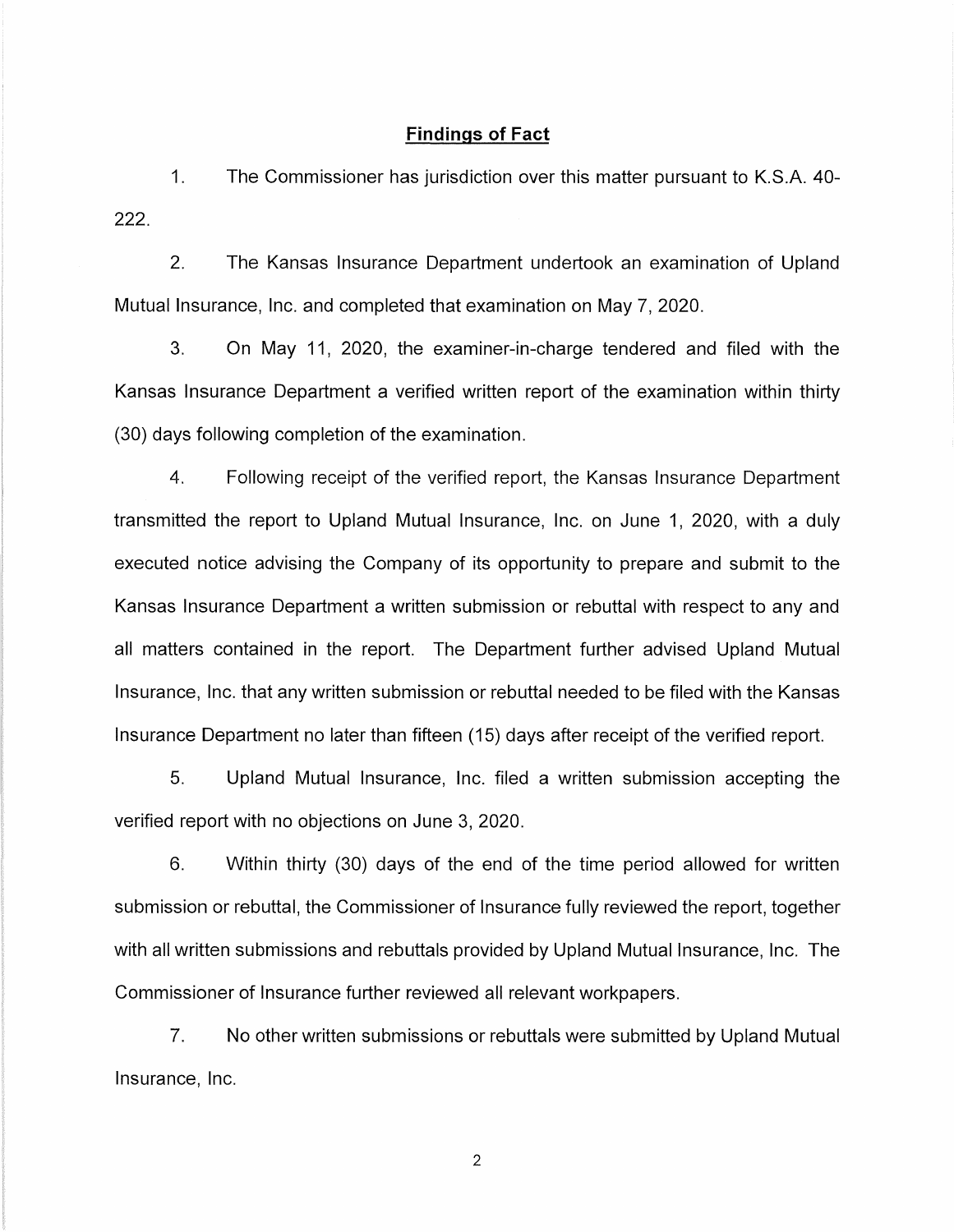# **Conclusion of Law**

8. K.S.A. 40-222(k)(2) provides:

"Within 30 days of the end of the period allowed for the receipt of written submissions or rebuttals, the commissioner shall fully consider and review the report, together with any written submissions or rebuttals and any relevant portions of the examiners workpapers and enter an order:

- (A) Adopting the examination report as filed or with modification or corrections. If the examination report reveals that the company is operating in violation of any law, regulation or prior order of the commissioner, the commissioner may order the company to take any action the commissioner considers necessary and appropriate to cure such violations; or
- (B) rejecting the examination report with directions to the examiners to reopen the examination for purposes of obtaining additional data, documentation or information, and refiling pursuant to subsection (k); or
- (C) call and conduct a fact-finding hearing in accordance with K.S.A. 40-281 and amendments thereto for purposes of obtaining additional documentation, data, information and testimony."
- 9. Based upon the Findings of Fact enumerated in paragraphs #1 through #7

above, the financial condition examination report as of December 31, 2018, of Upland

Mutual Insurance, Inc. should be adopted.

10. This Order constitutes the Final Order in this matter.

## **IT IS THEREFORE, BY THE COMMISSIONER OF INSURANCE, ORDERED THAT:**

1. The financial condition examination report as of December 31, 2018, of the

Upland Mutual Insurance, Inc. is adopted.

2. The Commissioner of Insurance retains jurisdiction over this matter to issue

any and all further Orders deemed appropriate or to take such further action necessary to dispose of this matter.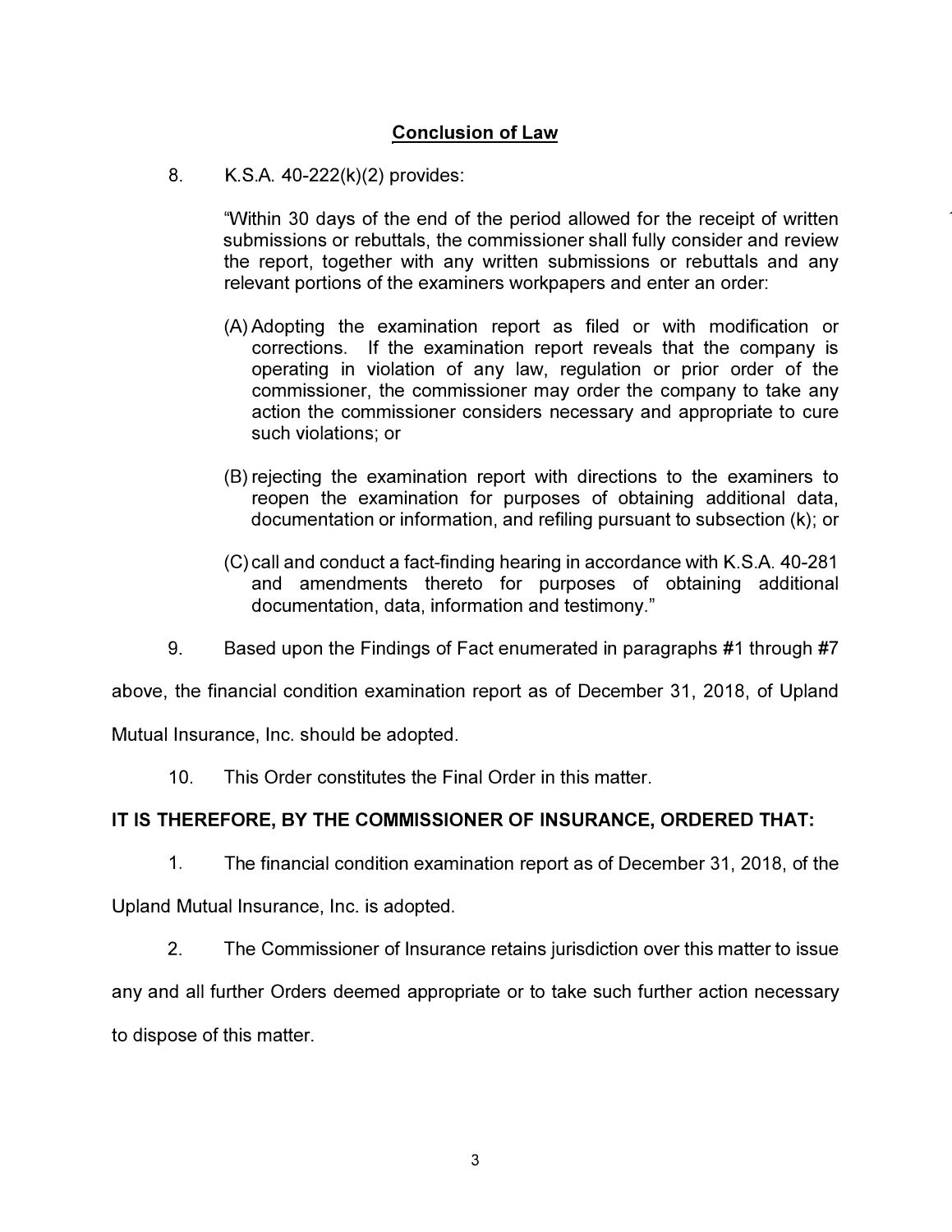3. Within 30 days of the issuance of the adopted report, the Company shall file affidavits executed by each of its directors stating under oath that they have received a copy of the adopted report and related orders.

4. The Commissioner of Insurance shall hold the content of the examination report as private and confidential information for a period of 30 days. Thereafter, the Commissioner may open the report for public inspection so long as no court of competent jurisdiction has stayed its publication.

**IT IS SO ORDERED THIS**  $\frac{\partial \partial n}{\partial x}$  **DAY OF**  $\frac{\partial n}{\partial x}$ **, 2020 IN THE CITY OF TOPEKA, COUNTY OF SHAWNEE, STATE OF KANSAS.** 



Whought

Vicki Schmidt Commissioner of Insurance

Approved by the Kansas Insurance Department Legal Division

Paige Blevins<br>Paige Blevins<br>Staff Attorney  $\overline{\phantom{a}}$ 

**Staff Attorney**